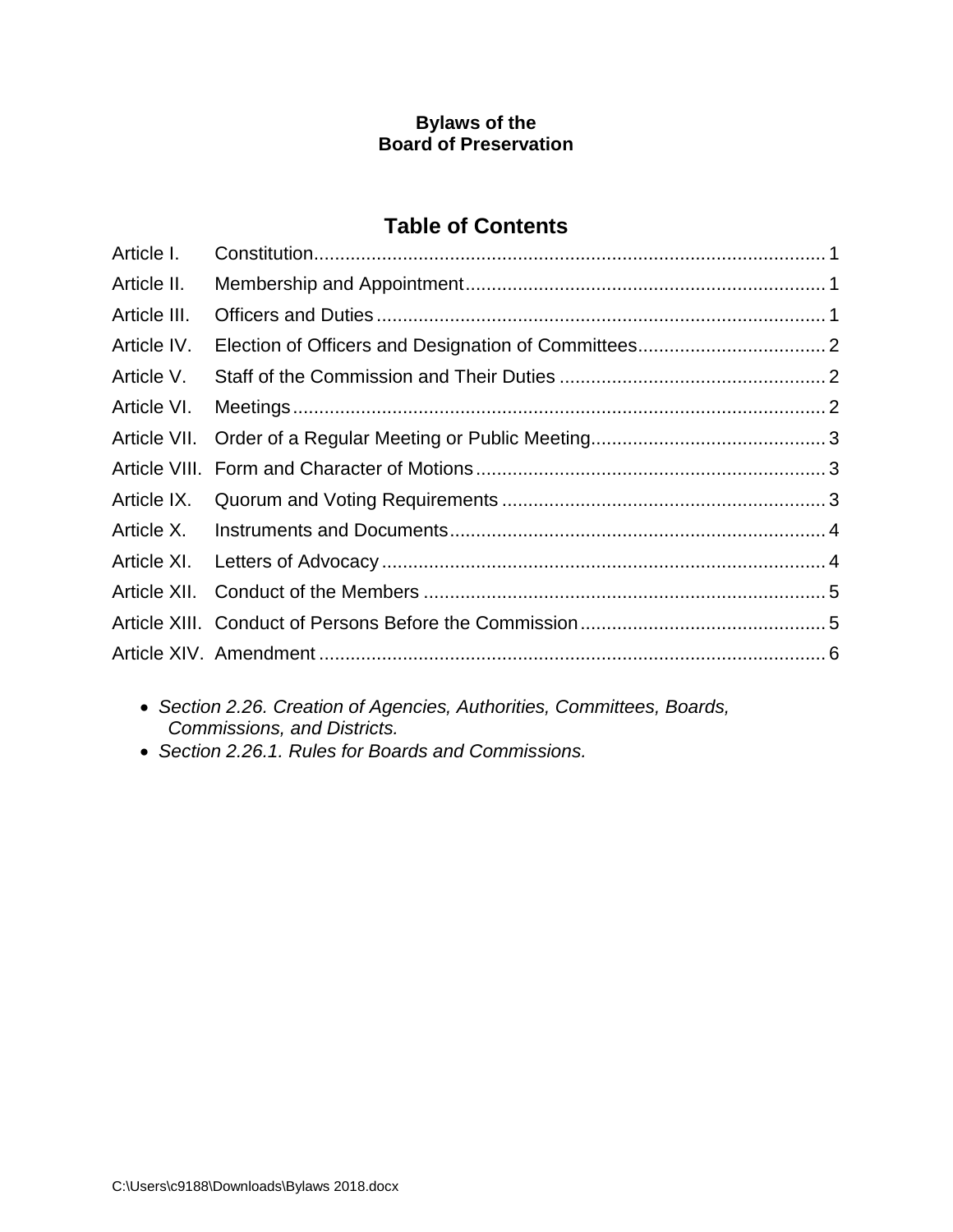#### **Article I. Constitution**

<span id="page-1-0"></span>Provisions for establishment of the Board of Historic Preservation, also known as the Board of Preservation (hereinafter BOP), are provided in Ordinance No. 14-86 as adopted by the Sioux Falls City Commission on February 10, 1986, as incorporated under the laws of the State of South Dakota.

#### **Article II. Membership and Appointment**

<span id="page-1-1"></span>**Section 1.** Membership is drawn from the community with due regard to proper representation of such fields as history, architecture, urban planning, archaeology, and law. Board members are appointed by the Mayor. The Board shall consist of a maximum of ten members who serve three-year terms for a maximum of two terms. Appointees may not serve more than two consecutive full or partial terms. Sec. 2-26.

**Section 2.** The Board shall include at least two members who are professionals from the disciplines of history, architectural history, architecture, urban planning, American studies, American civilization, cultural geography, cultural anthropology, archaeology, or law. The Board shall include at least three members who are nonprofessional members and represent a demonstrated interest, experience, or knowledge in historic preservation.

**Section 3.** Any member may withdraw from the Board of Preservation by giving written notice to the Mayor or the chairperson of the Board. The Mayor shall act within 75 days to fill any vacancy which may occur. Any vacancy in the membership of the Board of Preservation shall be filled in the same manner as for appointment.

**Section 4.** Each member appointed shall receive orientation materials regarding, at a minimum, the form of city government, the City Conflicts of Interest ordinance, the state open meeting laws, and the basic rules of parliamentary procedure.

**Section 5.** In the event that a member has three consecutive unexcused absences or five absences in a calendar year, the member's position on the Board will be reviewed by the Mayor.

## **Article III. Officers and Duties**

<span id="page-1-2"></span>**Section 1.** The officers of the Board of Preservation shall consist of a chairperson, a vice chairperson, and recording secretary.

**Section 2.** The chairperson supervises the conduct of the Board of Preservation's business and activities; serves, ex officio, on all committees; presides at meetings; signs all acts or orders necessary to carry out the will of the Board; and may act as the representative of the Board to outside persons and other organized Boards as necessary.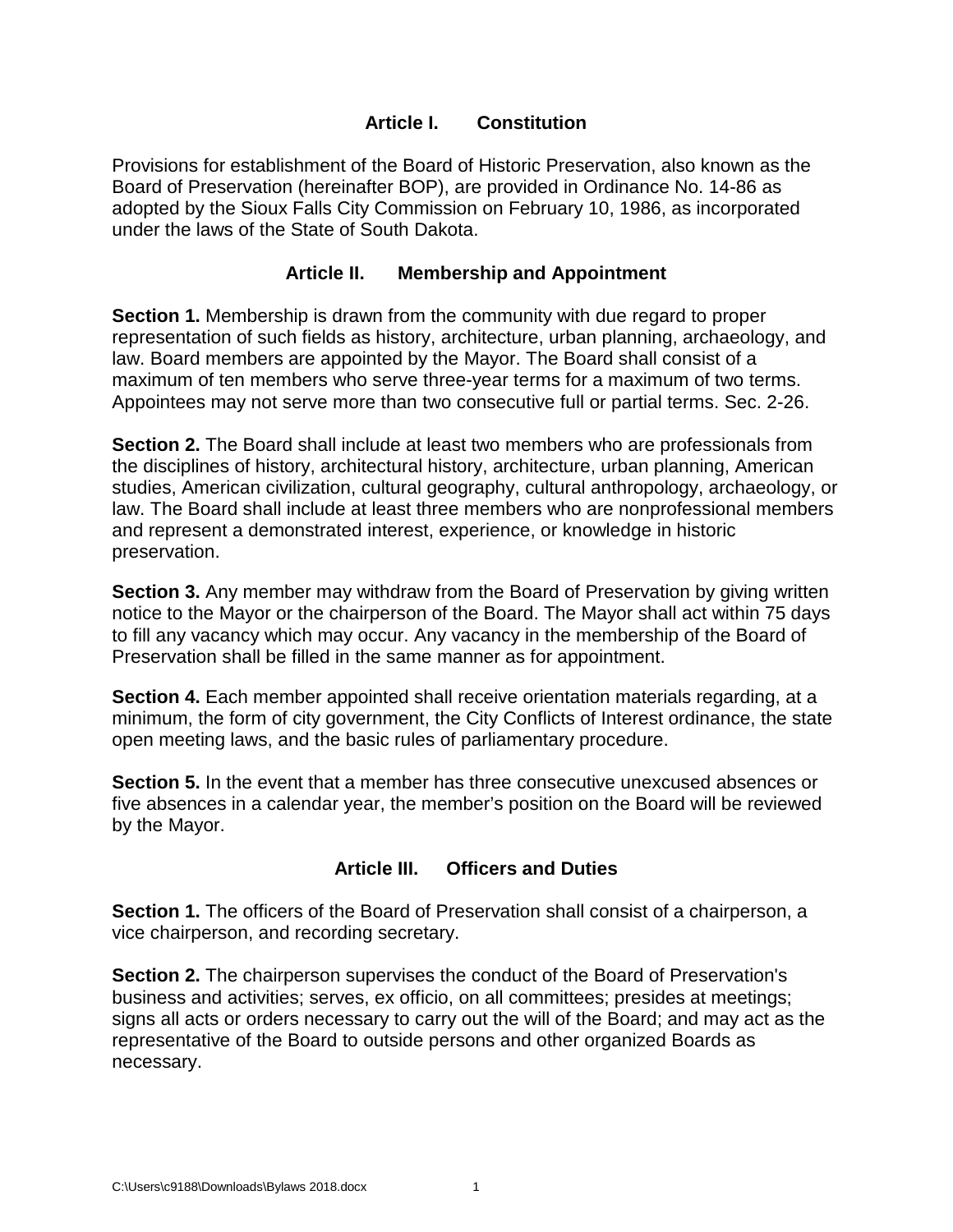**Section 3.** The vice chairperson has the full powers of the chairperson in his (her) absence. In the absence of the chairperson, however, the vice chair cannot change rules and does not serve as an ex officio member of committees.

**Section 4.** The recording secretary serves as clerk for the Board of Preservation and carries out the official correspondence of the Board. The recording secretary may be the same individual as the official liaison person to Mayor.

**Section 5.** If the chairperson and the vice chairperson are absent, City Planning office staff shall call the meeting to order and preside.

**Section 6.** Committees may be appointed by the chairperson as voted by the Board, as needed. Upon receipt of a written request, the chairperson may appoint a crisis committee without a vote of the Board to write a letter of advocacy for an endangered building or site.

# **Article IV. Election of Officers and Designation of Committees**

<span id="page-2-0"></span>**Section 1.** The chairperson, vice chairperson, and recording secretary of the Board of Preservation shall be elected annually by Board of Preservation members at their May meeting and installed at the June meeting, assuming their duties immediately.

**Section 2.** No officer shall be elected for more than two consecutive years. After the lapse of one year, he (she) may be elected again to the same office.

**Section 3.** All committees shall be designated upon motion of the Board. The duties of the committee shall be specified in the motion. Its activities shall be limited to the purpose for which they were created, and after performing, its service ceases to exist.

## **Article V. Staff of the Commission and Their Duties**

<span id="page-2-1"></span>**Section 1.** City Planning Office staff shall serve as the liaison person between the Mayor and the Board of Preservation.

## **Article VI. Meetings**

<span id="page-2-2"></span>**Section 1.** The Board of Preservation shall schedule at least 12 meetings a year. The chairperson of the Board may cancel or postpone a meeting. Meeting dates for the following year shall be set on the last meeting date of each calendar year.

**Section 2.** A quorum as defined in Article IX shall be required for transacting official business of the Board.

**Section 3.** Special meetings of the Board of Preservation may be called at any time by the chairperson or two members.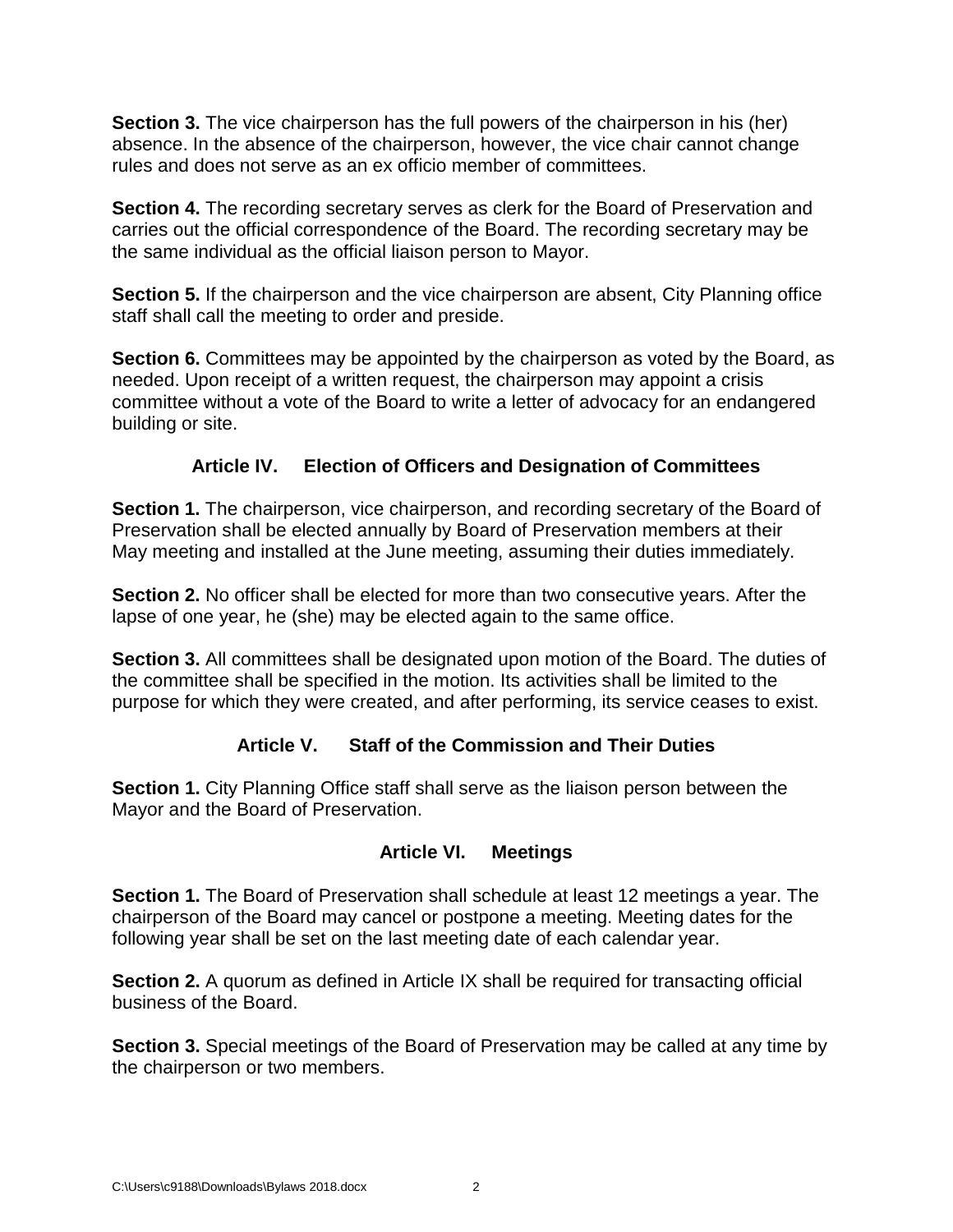**Section 4**. The members of the Board of Preservation shall be notified at least five days in advance of the time and place of regular and special meetings.

**Section 5.** All regular and special meetings of the Board of Preservation shall be open to the public.

**Section 6.** Unless otherwise specified, *Roberts Rules of Order, Revised*, shall guide the proceedings at meetings of the Board of Preservation.

## **Article VII. Order of a Regular Meeting or Public Meeting**

- <span id="page-3-0"></span>1. Call to order and determination of quorum.
- 2. Approval of agenda, including the minutes of the previous meeting.
- 3. Public input on nonagenda items (five-minute comment period per individual).
- 4. Business of the Board.
- 5. Other business.
- <span id="page-3-1"></span>6. Adjournment.

## **Article VIII. Form and Character of Motions**

**Section 1.** The form and character of motions shall conform to those offered within *Robert's Rules of Order, Revised*, except as specified below.

Upon review of the full public record and due deliberation among the members of the Board of Preservation, any of its members, except the chairperson, may make a motion.

The motion shall include approval, approval with specified conditions, denial, or another action, and preferably a recitation of findings which support the motion.

A second.

<span id="page-3-2"></span>A motion shall die for lack of second.

## **Article IX. Quorum and Voting Requirements**

**Section 1.** In order for the Board to conduct business or take any official action, a quorum of the Board shall be present. A quorum of the Board of Preservation shall consist of five members present. In situations where a quorum may not exist due to vacancies which have not been filled, a quorum may consist of 50 percent of those presently appointed members.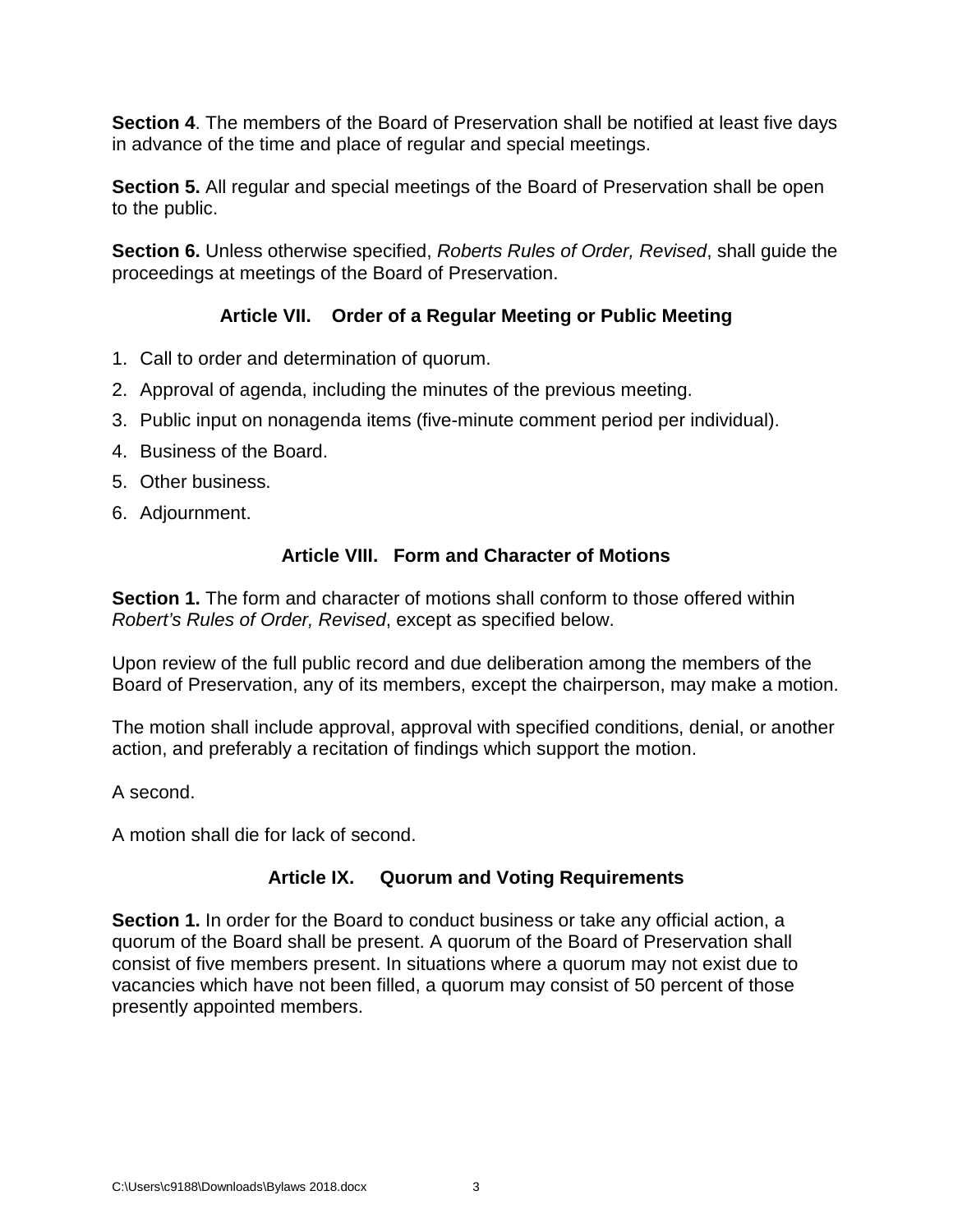When a quorum is not present, no official action, except for closing of the meeting may take place. The members of the Board may discuss matters of interest, but can take no action until the next regular or special meeting. All public hearings without a quorum shall be scheduled for the next regular or special meeting.

**Section 2.** All present members shall have one vote on items of official business, except for the chairperson.

**Section 3**. A majority of the members present shall be required to pass a motion.

**Section 4.** The chairperson shall cast a tiebreaking in the event of a tie.

**Section 5.** Abstention from voting shall not be counted in the determination of a motion but shall be recorded.

#### **Article X. Instruments and Documents**

<span id="page-4-0"></span>**Section 1.** The official instruments of the Board of Preservation are the record of notice, the agenda, and the minutes of hearings and meetings.

**Section 2**. All notices, agendas, requests, agency or consultant letters or reports, citizen petitions, maps, photographs, staff reports, minutes of hearings and meetings shall constitute the documents of the Board of Preservation and shall be indexed as a matter of public record and be maintained in the City Planning office.

**Section 3.** An agenda shall be prepared and posted in advance of all meetings. The agenda shall consist of the time and place of the meeting and specific descriptions of the topics to be discussed.

**Section 4.** A set of minutes shall be kept and filed with the City Clerk. Minutes shall contain a record of attendance, actions taken, numerical results of votes taken, and specific descriptions of items discussed.

**Section 5.** All records, files, publications, correspondence, and other materials available to the public for reading, copying, and other purposes are governed by the *Freedom of Information Act.*

## **Article XI. Letters of Advocacy**

<span id="page-4-1"></span>**Section 1**. Upon receipt of a written request, the chairperson of the Sioux Falls Board of Preservation may appoint an emergency committee to write a letter of advocacy for a building or site in need of immediate action.

**Section 2.** The committee shall consist of two Board members, appointed by the chairperson, with staff and the chairperson serving as ex officio members.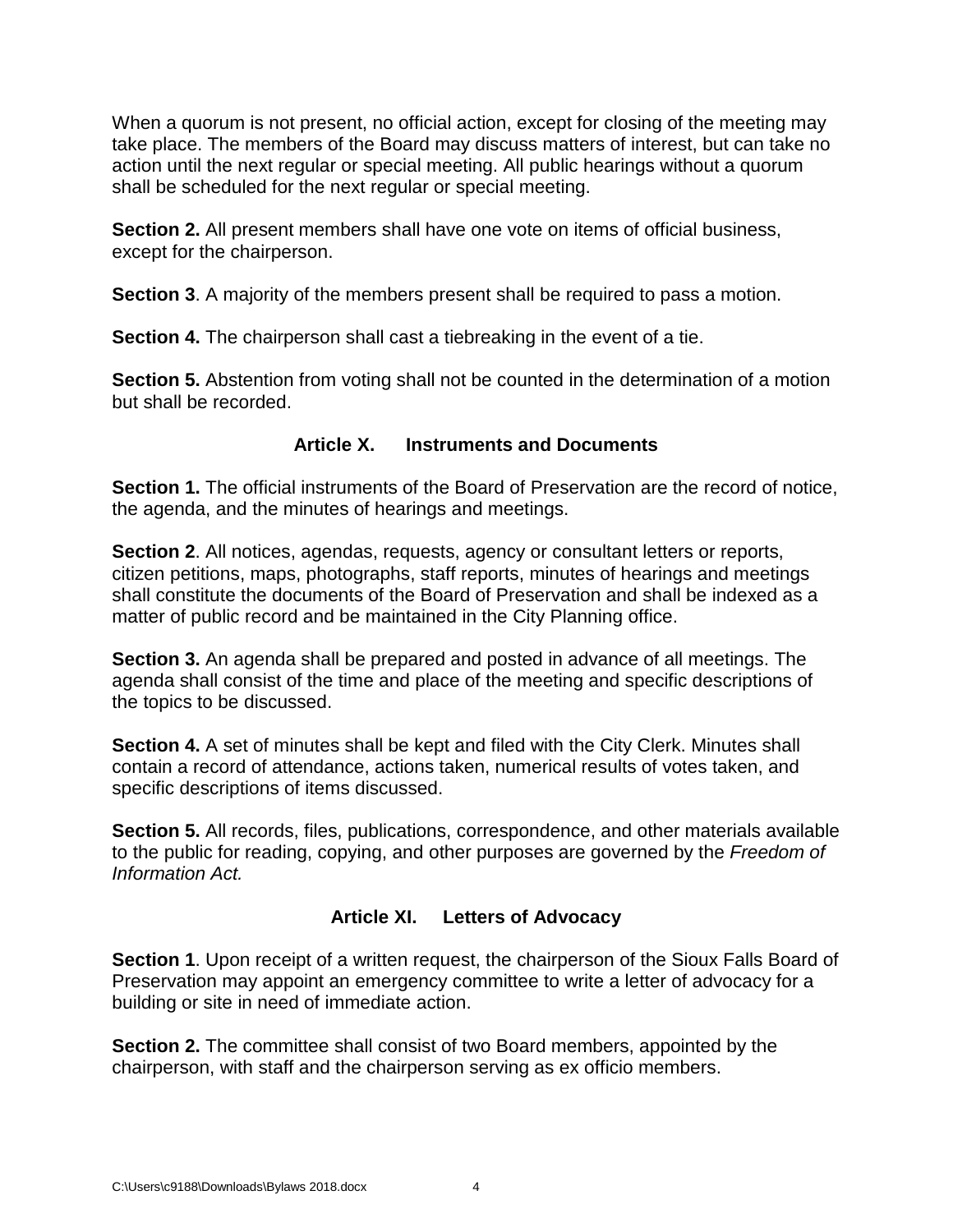**Section 3.** The letter of advocacy will comment only on an issue as it pertains to preservation:

- a. Provide information on the historical significance of the property to the City Commission or other local governmental bodies, or
- b. Recommend to the Board of Appeals exemptions from the Uniform Building Code relating to exterior features of structures designated as having historical or architectural significance.

**Section 4.** The letter of advocacy will be signed by the chairperson of the Board of Preservation. If there is a conflict of interest, the chairperson shall designate the vice-chairperson or recording secretary to sign the letter.

**Section 5.** The topic will be placed on the agenda, and a copy of the letter shall be presented to the Board at the next monthly meeting.

# **Article XII. Conduct of the Members**

<span id="page-5-0"></span>**Section 1.** If, during discussion or a vote on any agenda item, the topic is in conflict of interest with one of the Board members, that Board member will make the other Board of Preservation members aware of the possible conflict of interest, may remove himself (herself) from the discussion, and shall abstain from voting.

**Section 2.** All contracts between a Board member and the Sioux Falls Board of Preservation involving CLG funds shall be approved by the State Historical Preservation Center. In addition, all reports submitted by a Board member who is a contractor with the Board of Preservation shall be approved by the State Historical Preservation Center prior to payment.

# **Article XIII. Conduct of Persons Before the Commission**

<span id="page-5-1"></span>**Section 1.** During all public meetings and working sessions, members of the public shall be given equitable opportunity to speak. Comments should be addressed to the item before the Board of Preservation.

**Section 2.** At the beginning of each public meeting, and as necessary during the meeting, the hearing rules shall be presented to the public. These rules are therefore presented publicly and enforced by the chairperson for each agenda item.

**Section 3.** During all regular and special meetings and working sessions of the Board, the public may be present but shall remain silent unless specifically invited by the chairperson to provide comment.

**Section 4.** Where a comment is irrelevant, inflammatory, or prejudicial, the chairperson may instruct the Board to "disregard" the comment, which nevertheless remains in the public record.